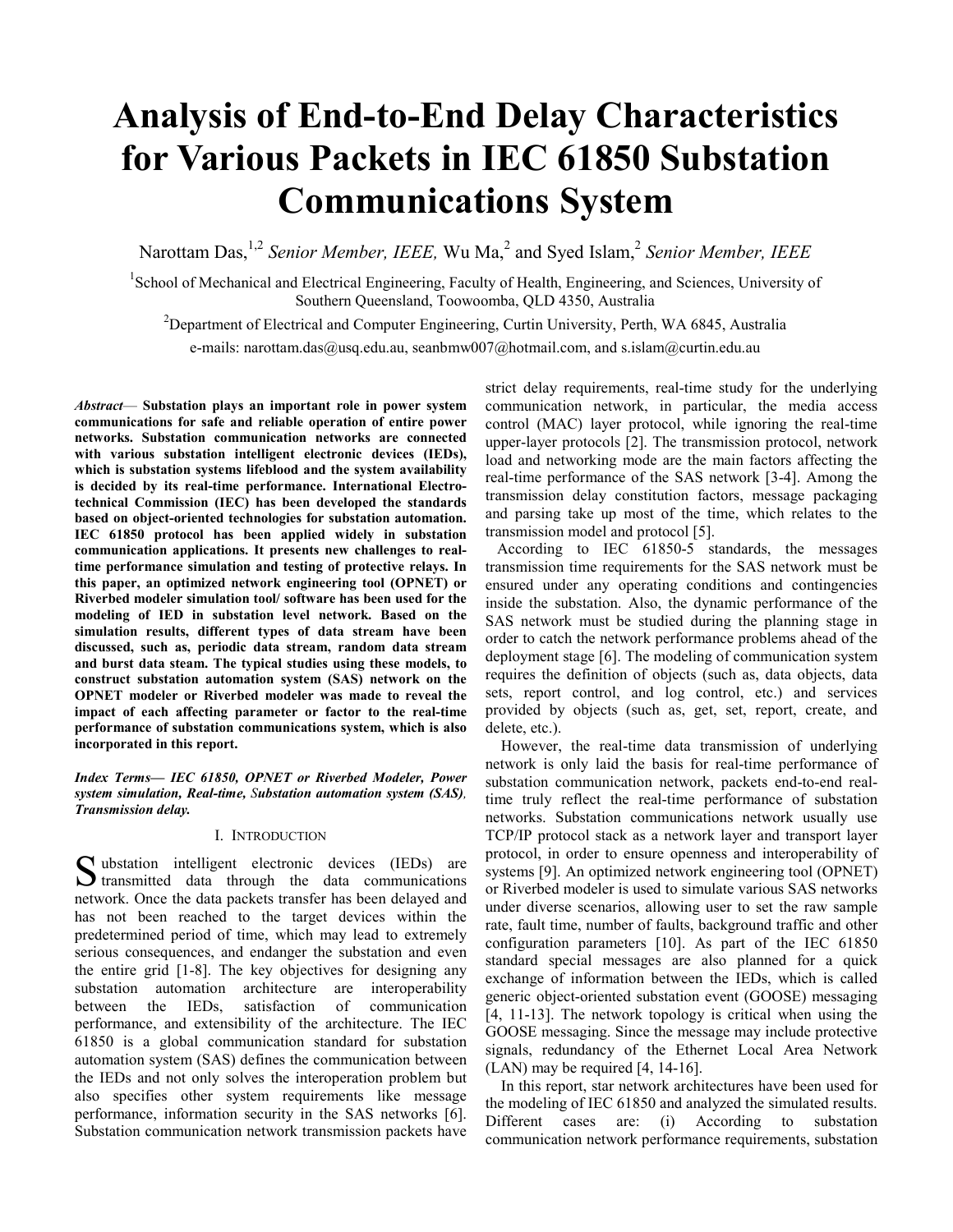communication network architecture solutions are based on the IEC 61850 standard have been analyzed. The feasibility of the Ethernet substation communication networks are also been analyzed. (ii) Substation messages transmission delay and its impact factors using several methods that can improve the real-time performances are discussed. A comprehensive study of substation communication network packet transmission delay of the composition and the impact of this delay are considered. There are several ways to improve Ethernet realtime effective measures are also included. (iii) It has proposed to characterize the data stream for transmission substation communication network, create a data flow model. Using the OPNET network simulator, established an IEC 61850 based substation-level simulation model. Analyzed the real-time performances in substation level network with different bandwidths and different types of networks.

This paper is organized as follows: Introduction is in section I, substation automation system (SAS) model is in section II, simulation model setup is in section III. Section IV presents simulation results and discussion. Finally, the conclusion is presented in section V.

#### II. SUBSTATION AUTOMATION SYSTEM (SAS) MODEL

## *A) Substation Level Structure Construction*

There are three basic functions of a SAS, such as, control, monitoring and protection. Logically, substation based on IEC 61850 can be divided into three sections, such as, i) Substation level, ii) Bay level and, iii) Process level, as shown in Fig. 1. The station level device has database computers, operator workstations, remote communication interfaces; the process level device has typical I/O's, smart sensors and actuators; and the bay level device has control and protection or monitoring units, etc.



Fig. 1. Diagram of SAS hierarchy and logical interfaces.

## *B) Substation Level Data Flow Analysis*

There are several types of data flow within a substation. Based on IEC 61850 protocols, the characteristics of the packet can be divided into seven different categories (or types) of messages, as listed in Table-I.

In terms of time domain, substation communication network data stream can be summarized in three main streams. These are namely as: i) periodic data stream, ii) random data

stream, and iii) burst data stream. The periodic data stream means the regular transmission of switch state information and analogue data from bay level IEDs to station level monitoring devices during normal operation. There are huge amount of this type of data, it requires high level real-time performance, the data variation is very small, having good stability. The random data, including some short length and high real-time data packets, such as: switch operation commands, time synchronization, also include some long length and low realtime packets, such as relay protection setting value modification, wave record data transmission. The burst data stream, including data transmission of protection action and switch position changing from bay level IEDs to station level monitoring under frequent node failures and multi-faults situations. It combines large amount of data, also require a high level real-time performance.

Table-I. Message type and performance requirement in SAS network [8].

| <b>Message</b><br><b>Type</b>                       | <b>Example Messages In</b><br><b>PICOM</b>         | <b>Transfer Time</b><br>Range (ms) |
|-----------------------------------------------------|----------------------------------------------------|------------------------------------|
| 1. Fast Message                                     | Trigger                                            | $10 - 100$                         |
|                                                     | Complex Block or<br>Release                        | $10 - 100$                         |
|                                                     | <b>Fast Broadcast Message</b>                      | 1                                  |
|                                                     | Process State Changed                              | $10 - 100$                         |
|                                                     | Trip                                               | 1                                  |
| 2. Medium Speed                                     | Process Value in r.m.s.                            | $50 - 1000$                        |
| Message                                             | Request for                                        | $10 - 100$                         |
|                                                     | synchrocheck,<br>interlocking                      |                                    |
|                                                     | Process State                                      | $1 - 100$                          |
|                                                     | <b>External State</b>                              | $1 - 100$                          |
| 3. Low Speed<br>Message                             | Measured Value or<br>Meter Value such as<br>Energy | $100 - 1000$                       |
|                                                     | Non-electrical Process<br>Value (temperature)      | 1000 -5000                         |
|                                                     | Fault Value e.g. fault<br>distance                 | $0.1 - 5000$                       |
|                                                     | Event/Alarm                                        | $100 - 1000$                       |
|                                                     | Mode of Operation                                  | $10 - 100$                         |
|                                                     | Set Point                                          | $100 - 1000$                       |
|                                                     | Acknowledgement by<br>Operator or auto.            | $10 - 1000$                        |
|                                                     | Date and Time                                      | $100 - 1000$                       |
| 4. Raw Data<br>Message                              | Process Value (sample<br>voltage & current)        | $0.1 - 10$                         |
| 5. File Transfer                                    | Report such as<br>Calculated Energy List           | 1000-5000                          |
|                                                     | Mixed Fault Information                            | 1000 -5000                         |
|                                                     | Mixed Fault Data such                              | 5000                               |
|                                                     | as Disturbance                                     |                                    |
|                                                     | Recording                                          |                                    |
|                                                     | Event/Alarm List                                   | $100 - 1000$                       |
|                                                     | ID Data, Setting                                   | 1000 -5000<br>5000                 |
| 6. Time Synchro-                                    | Diagnostic Data<br><b>Synchronization Pulse</b>    | $0.1 - 10$                         |
| nization<br>Message                                 |                                                    |                                    |
| 7. Command<br>Message with<br><b>Access Control</b> | Command                                            | $1 - 1000$                         |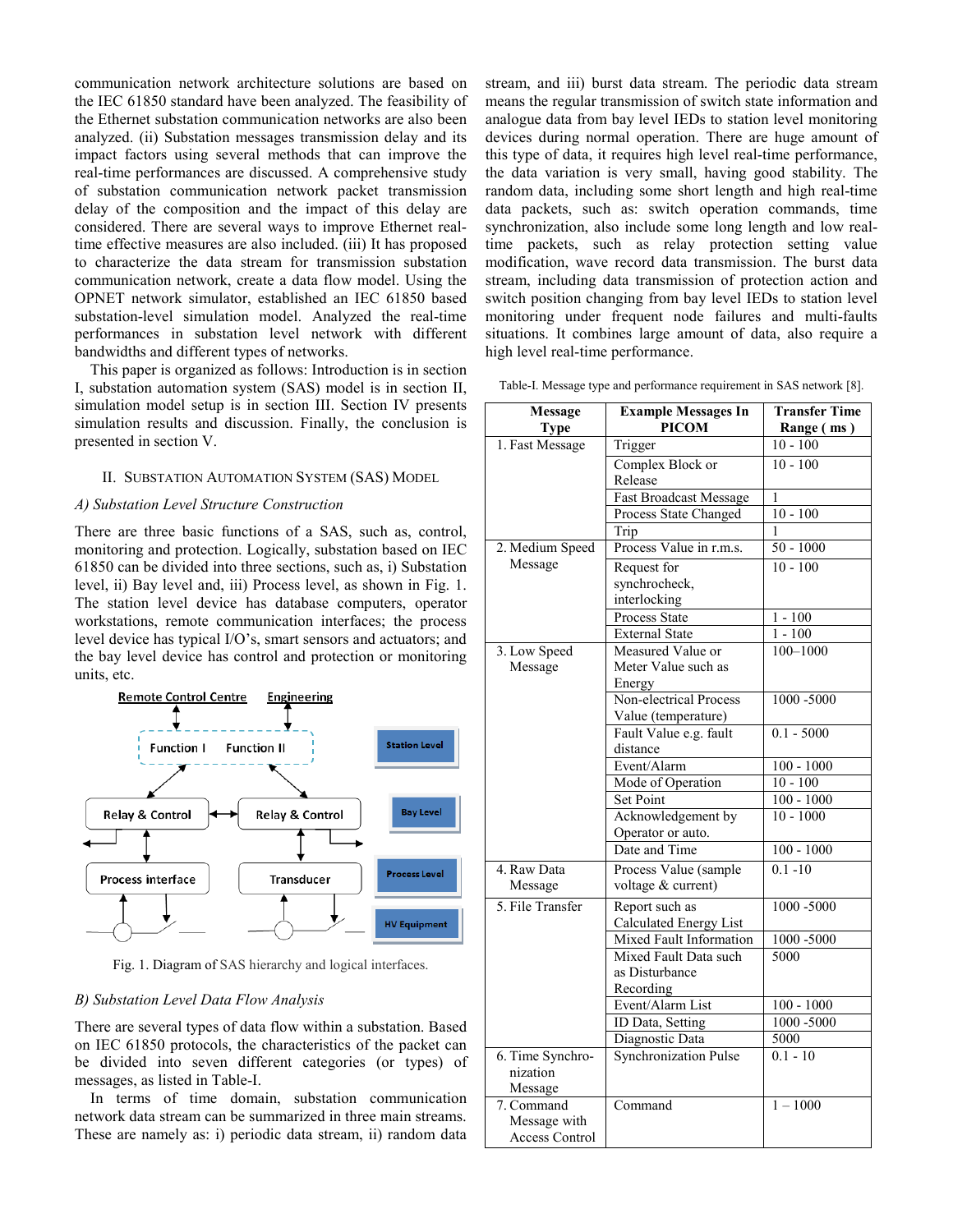#### *C) IEC 61850 Communication Model*

Time constraint is one of the most critical issues for the transmission of sampled values. The IEC 61850 communication model provides transmission of sampled values in an organized and time controlled way, so that the combined jitter of sampling and transmission is reduced to a degree that an unambiguous allocation of the samples, times and sequence is provided. The communication model applies to the exchange of values received from multiple IED's after A/D conversion. A transmission-reception buffer structure is defined for the transmission of the sampled values.



Fig. 2. IEC 61850 communications model for sampled value data.

Fig. 2 shows the IEC 61850 communications model for sampled value data via Ethernet. The communication procedure is based on a publisher /subscriber mechanism. First of all, publisher shall use the time stamp mechanism to attach time stamp for data synchronization. After that, the publisher will send the time stamped data to transmit buffer. The sampled value control block in the publisher is used to control the overall communication procedure. The sampled values from the transmit buffer are send via high speed Ethernet to subscriber. The subscriber will receive the sampled values in a receiver buffer. After that the sampled value data is sent to time stamp check mechanism to confirm the time synchronization of the received data. After that data is sent to the control and monitoring section for further data analysis.

### III. SIMULATION MODEL SET UP

## *A) OPNET Simulation Model*

IEC 61850 uses several stacks for different kinds of traffic. Fig. 3 shows the network simulation process or flow diagrams. For this modelling, a star topology has been used in a substation bus level network, the IEDs between bay level and substation level are connected together through a switch. In this model, a D2 type medium-sized distribution substation is defined as an IEC 61850. According to the data flow characteristics of the substation communication network, the OPNET modeller software is used to analysis the real-time performances of the substation level network based on IEC 61850.



Fig. 3. Network simulation flow diagram or chat.

Fig. 4 shows the station level network simulation model by OPNET which is consists of 18 bay level IEDs, a substation monitoring host and a server. Each network node is connected with the Ethernet communication network by 10-BaseT UTP. In order to increase the reliability of the network, the substation bus is required to build a dual network redundancy. Due to the independence of the physical network and the logic network, only one network simulation is required. So, only the internal network communication has been simulated, to the exclusion of the remote communication part.

As, each logical node (LN) message mapping includes TCP/IP protocol layer, all objects and services are the base of the function model, directly use the ethernet\_wkstn\_adv LN model in OPNET to simulate the data communication between station level and bay level. The data model including its services is mapped to a mainstream communication stack consisting of manufacturing message specification, TCP/IP, and Ethernet; time critical messages directly to the link layer of the Ethernet.

By using the video conference service to simulate the periodic data stream and the random data stream, using the file transfer protocol (FTP) service to simulate the Bay level protection and control (P&C) IEDs to send fault recorder, protection action information and unexpected stream to substation level.



Fig. 4. Station level network simulation model by OPNET.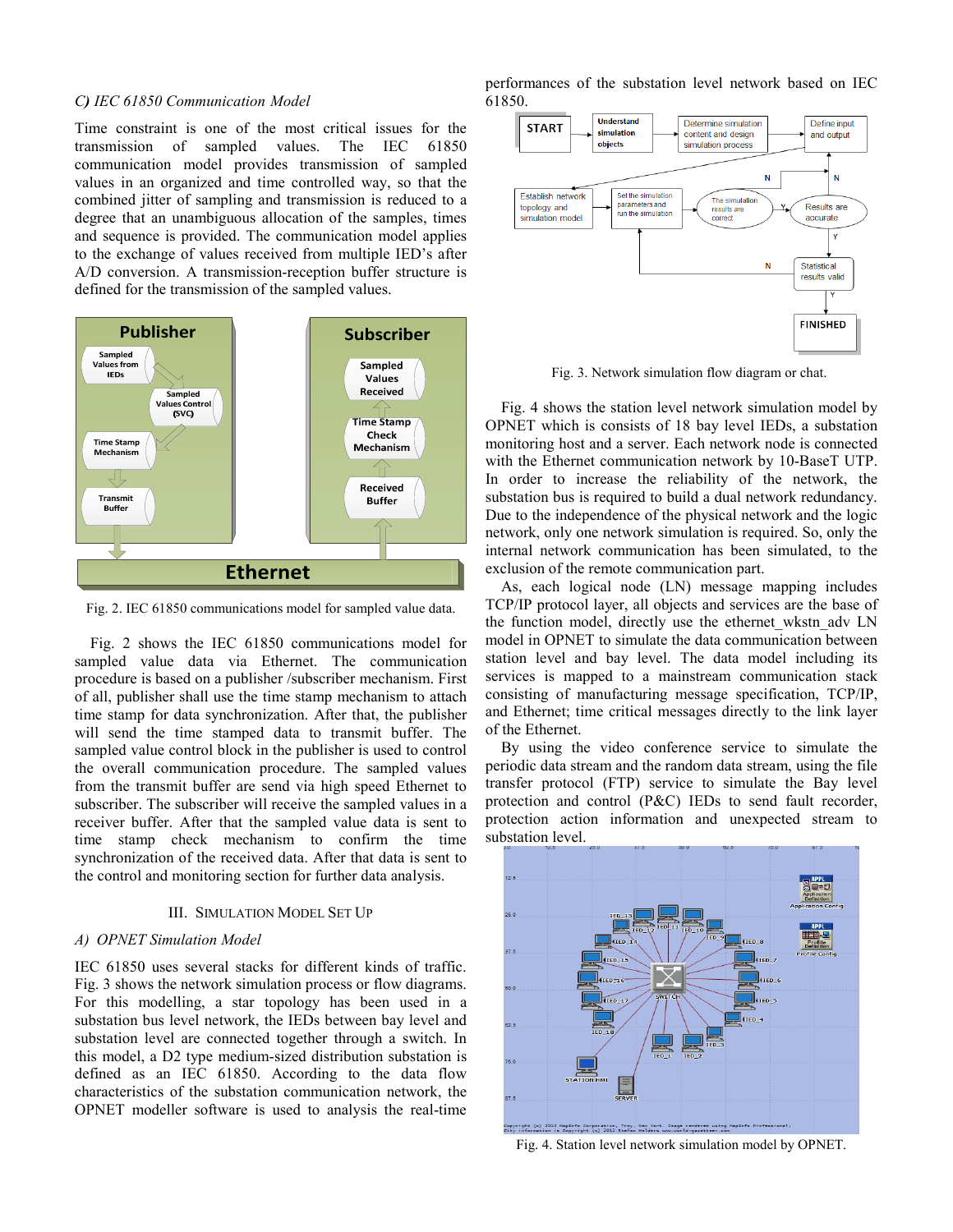Application Config and profile Config have been used to configure the global parameters of the simulation model. The application Config set with application parameters, which describe the action of applications, including the size of a packet or the data sending interval e.g., profile Config is used to describe the applications involved in the same user group, also used for describing the specification of each application, such as when the simulation starts and how long it will last. During a simulation, packets sent from IEDs are received by the hub receiver object (hub\_rx\_0\_0) and processed up the protocol stack to the application module. After processing, they are sent down the stack to the transmitter (hub\_tx\_0\_0), then back to the IEDs [10].

### *B) Simulation Parameters Configuration*

The worst event of the load bus has been considered as the simulation conditions, including the periodic data flow, random data flow and burst data flow. These data flows are discussed in the previous section. The specific configurations are listed as follows:

(1) *Periodic data stream:* the bay level LNs using the user datagram protocol (UDP), to send all the telesignalisation and telemetering to the host by 20 ms cycle, such as, analogue values and status information etc., and the data length is 256 bytes [10].

The main configuration parameters of the video conference are as follows:

Incoming Stream Interarrival Time (s): constant (0.02) Outgoing Stream Interarrival Time (s): constant (0.02) Incoming Stream, Frame Time (bytes): constant (256)

Outgoing Stream Frame Time (bytes): constant (256).

(2) *Random data stream:* The host send control command packets to bay level notes IDE1 and IED2, the message length is 128 bytes and the arrived packets obey the exponential distribution of  $\lambda = 0.01$  [10].

The main configuration parameters of the video conference are as follows:

Incoming Stream Interarrival Time (s): exponential (0.01) Outgoing Stream Interarrival Time (s): exponential (0.01) Incoming Stream, Frame Time (bytes): constant (128) Outgoing Stream Frame Time (bytes): constant (128)

(3) *Burst data stream:* Server nodes send the burst data stream packets to the host nodes via FTP, the arrived messages obey the Pareto distribution by the ON duration parameters [10], k  $= 0.512$  ms,  $\alpha = 1.1$ , and the OFF duration subject to the negative exponential distribution of 1/λ, the length of the data is subject to a constant distribution with 1024-byte mean value. The configuration parameters of the FTP are as follows: Command Mix (Get / Total): 50%

Inter-request Time (s): Pareto (0.000512, 1.1) File Size (bytes): constant (1024)

## IV. SIMULATION RESULTS AND DISCUSSION

This section discussed the overall performance of the star topology network; such as, sending packet sizes, sending interval and CPU utilization has been simulated, and the impact to end-to-end data caused by high-level protocol. By changing a single variable in the simulation, simply it is possible to analyse the real-time performance of the transmission system [11-13].



Fig. 5. Comparison of end-to-end *transmission delay* messages in different packet interval.

A comparison of end-to-end transmission delay messages in different packet interval is shown in Fig. 5. The packet interval time from top to bottom is 0.01-s, 0.02-s, 0.05-s, and 0.1-s, respectively. The rest of the configurations remain the same. The end-to-end real-time performance of the relay protection data stream is impacted by the interval of the periodic data stream. Fig. 5 shows clearly that when the packet interval is 0.01-s, the end-to-end delay in 0.425-ms fluctuation, compared when packet interval is 0.1-s, the delay fluctuation is reduced to 0.337-ms. It shows clearly that the data stream interval is smaller, the end-to-end delay time is greater and more undulate.



Fig. 6. Comparison of end-to-end *transmission delay* messages in different packet sizes.

Fig. 6 shows the comparison of end-to-end transmission delay messages in different packet sizes. The packet sizes from top to bottom are 256, 526, 1024, and 2048 bytes,